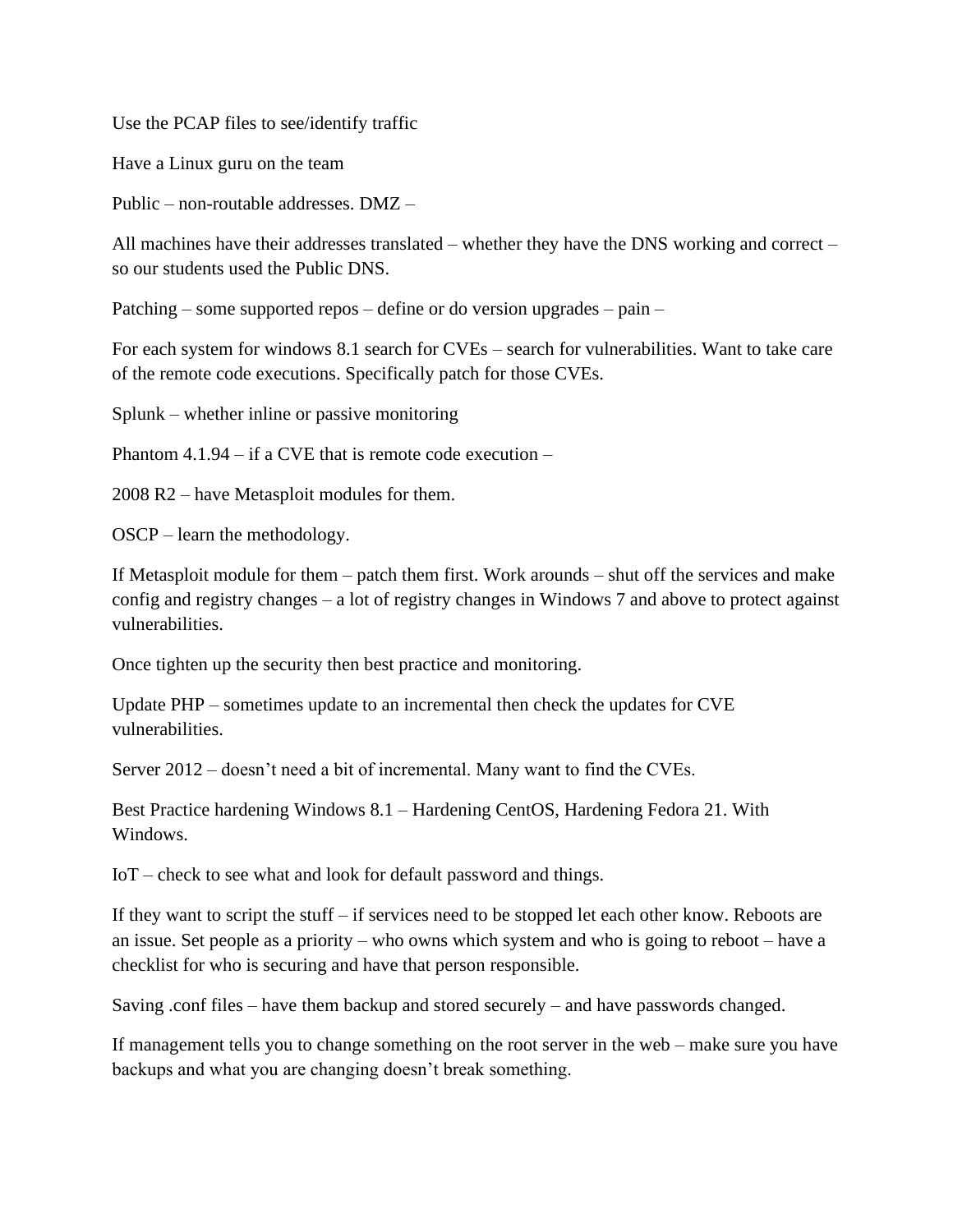CVEs and fix the remote code – reflected cache and things around those lines. They may try to Man-in-the-Middle – if a small vulnerability if it is using a weak version of encryption someone may be able to listen. Have a Gantt chart – have an owner. If someone has something – a version may break something – talk to the others to see what it may break. Database will default – mail will turn on forwarding.

Look into what the full services are  $-$  go to the vulnerability list and see what the people focus on. Web interface – file inclusion – get the services patched – the 10 vulnerabilities. A lot of them are listed in CVE remote code executions. A couple of them do not have a system exploit. If it requires memory relocation. If familiar with the methods.

Service enumeration – host enumeration – if honeypot could watch the attackers. With Palo Alto make every IP address respond to would make them work on scanning everything.

Windows – if they allow you to load – Bit9 can be loaded. Require the red team to pack the payloads – if you can protect the quick and dirty then they will need to go to deeper tactics.

Don't worry so much of monitoring the system – get updates and CVEs and be careful what you log into with what accounts – change your password after the hour starts. Mimikatz – they will pop one of the boxes – have unique

Whatever chat programs you are using – if you can communicate out of band.

Move files back and forth – pull the management requests down early – with some patches you could use them on multiple systems. Same path vulnerabilities – make sure all the file sharing is locked up.

**Advanced IP Scanner** – less intrusive scanning. Your own monitoring. If you have the static IP – do continuous pinging for the static addresses– if it has the web interface will have a nice mapping.

Checklists – CVE's patch remote code execution and reflected cache. Add firewall services – do a lot with command-line. IP tables – lock them down a little more.

Scanned for web interfaces – use Burpsuite to scan the web services. – Advanced IP Scanner – any with Web Interfaces – run Burpsuite – to find Cross-Site Scripting, SQL injection.

As Soon as they are done checking services they are going to go to the Web Interfaces – make sure all CVE's on that are patched.

Check for Fuzzing.

Bit9 – load a SIM and basic attacks won't be able to take over. Put Bit9 and they will need to run Advanced Persistence Threats to come through the systems.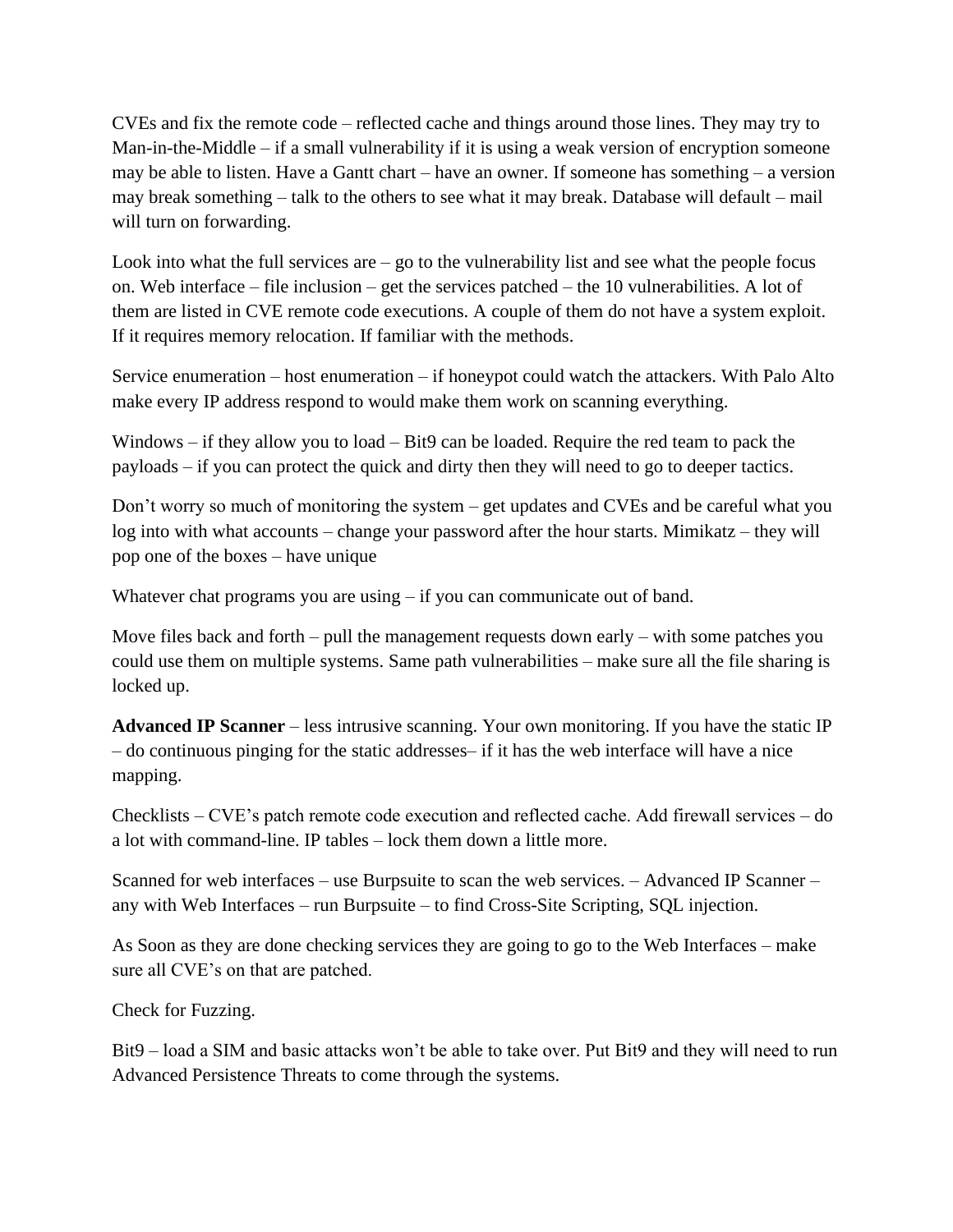Be strategic with the updates. Take care of the top 3 CVEs. If run the update will take the system down.

Easy for in a Windows – someone doing a drive by and can download a file.

Set all of the default browsers to the latest version of Google Chrome and throw Ad-Blocker on there. Some drive-by attacks – check for Java and Flash and remove.

If you need to download on the 2008 Server – most servers are locked down. Server – is going to be a bit more restrictive then the Windows 8.1 – so download on the 8.1 and send securely to the Server 2008 R2.

Look at how LDAP integrates with the environment. Have Exchange and LDAP on the Windows Server 2008 R2.

PS.exe going to want to remove those – check out Mimikatz and ps.exe – close those ones. Look for CVEs for the Ubuntu 12.

for the Linux/Unix – get the preliminary patches done – 1 by 1.

Python scripts or better methods. With the ways the packet management works you can script them. Patches and dependencies.

Remote services – monitoring services – trick them into thinking they are monitoring and make them think things are still monitoring –

Splunk/Phantom

Windows Server/8.1

FTP Web – if not needed turn off.

Most of the systems us salted and hashed passwords for these systems. The windows NTLM hashes are easy to crack. A good system can crack the password in a matter of minutes.

Throw a honeypot on the Internet to check for vulnerabilities.

Reflected DNS attacks – if they are doing a full distributed denial of service.

Verify the accounts they say they have – look at the other accounts – modify the password and permissions. Do password changes on the Admin and System Accounts – have new users created if possible.

Bit9 Demos – professional versions – Set-up your own domain and email and ask for a 30 day trial. Nessus is \$2400 a year.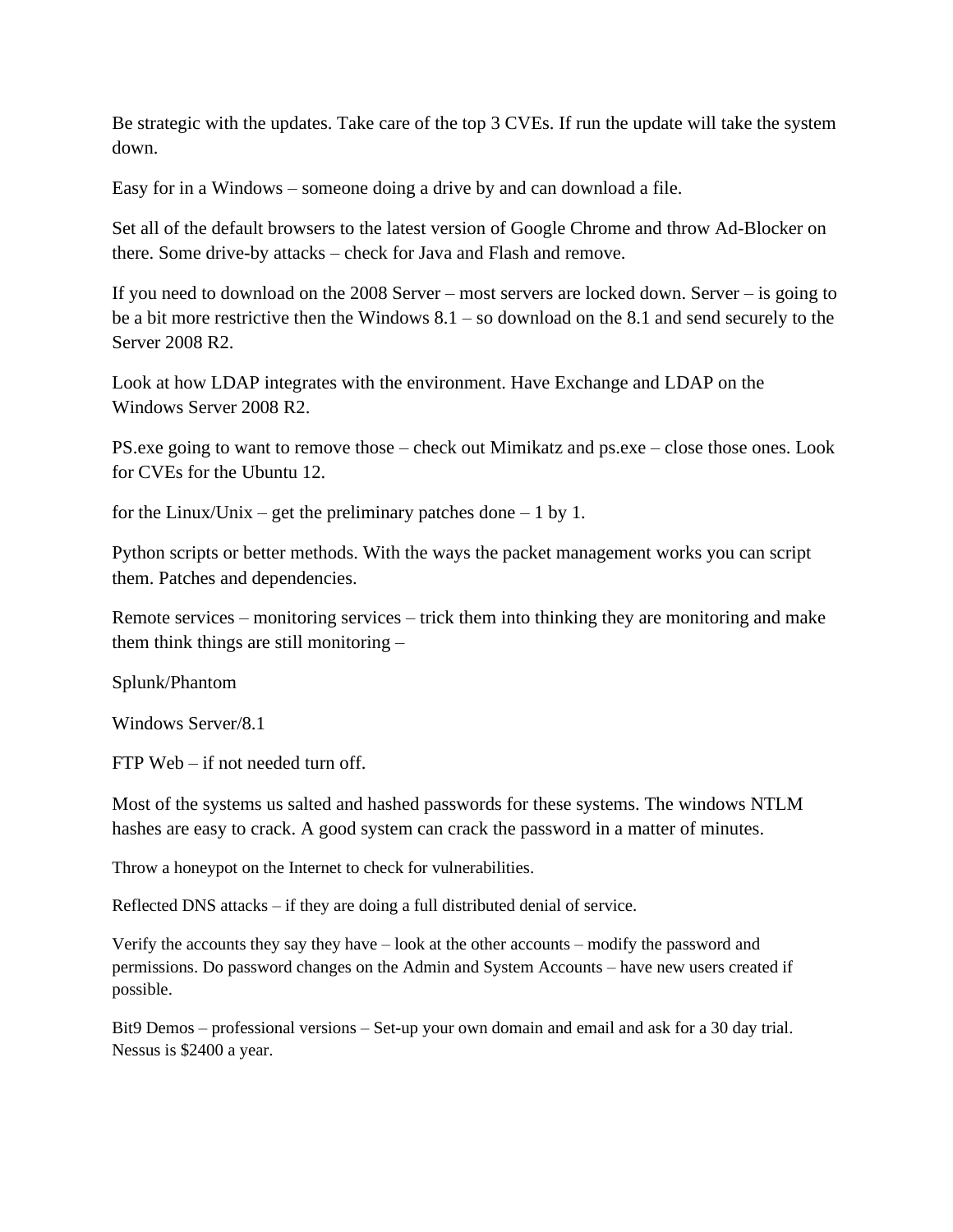Nmap – Zenmap might be a little bit different. Script it all and have it done in the first 30 minutes. 7.zip the scripts inside of an encrypted file. Pack the scripts into something else. Some of the GIT repos – if you can't patch there are registry hacks and can registry hack into non-existence. Day 1 or zero day individuals had methods of patching before Windows.

Use key words to narrow the CVE search based on the OS version. CVE 2017 100354 is this something we need to patch right away. Patch in 2015. Sometimes by patching a vulnerability you can patch a few different vulnerabilities.

Slow them down from exploiting the firewall – show run config on the router – find out the version and see if there is anyway to slow them down. Change the size of the buffer in memory – make it a longer password or a password with spaces in it. Might be little things that the guys can take to slow them down.

Keep them out of the firewall that would be amazing.

Firewall has known vulnerabilities – run CVEs on the firewall. Check in the competition and see if they can patch the firewall – or fix the CVEs. If have a firewall they should be safe but if they have back doors on the system – look for anything calling out from the firewall.

Reason they have the splunk is to catch those things IRC or command and control systems.

Palo Alto – admin services only for internal stuff. If you can enforce there is not method they can use to get into your system.

If teamview you can fix DNS queries so they are not able to access the Teamview.

- 1. Fix any remote executions
- 2. OWASP Top 10 for those years the years of the Cent OS systems
- 3. Configuration changes on the firewall might be enough to keep the people out.
- 4. If can't patch change password every minutes
- 5. Within an hour you can patch the Palo Alto firewall do the configuration changes
- 6. Look at what's calling home look at DNS requests that are out of order
- 7. Midterpreter session or reverse shell using them to all home.
- 8. Windows framework dependencies
- 9. Get Bit9 located on the Windows Server social engineering to a Sales person.
- 10. 30 Day trial registered email address.
- 11. The second that buffer overflow happens Bit9 will detect the code and stop it from running.
- 12. SIEM if report and block pentests are annoying pack the payload or change the fingerprint – to get around the SIEM.
- 13. Backup the configurations don't want to break the systems.
- 14. Privilege escalations for each operating system read the best practice
- 15. Also watch youtube for hardening.